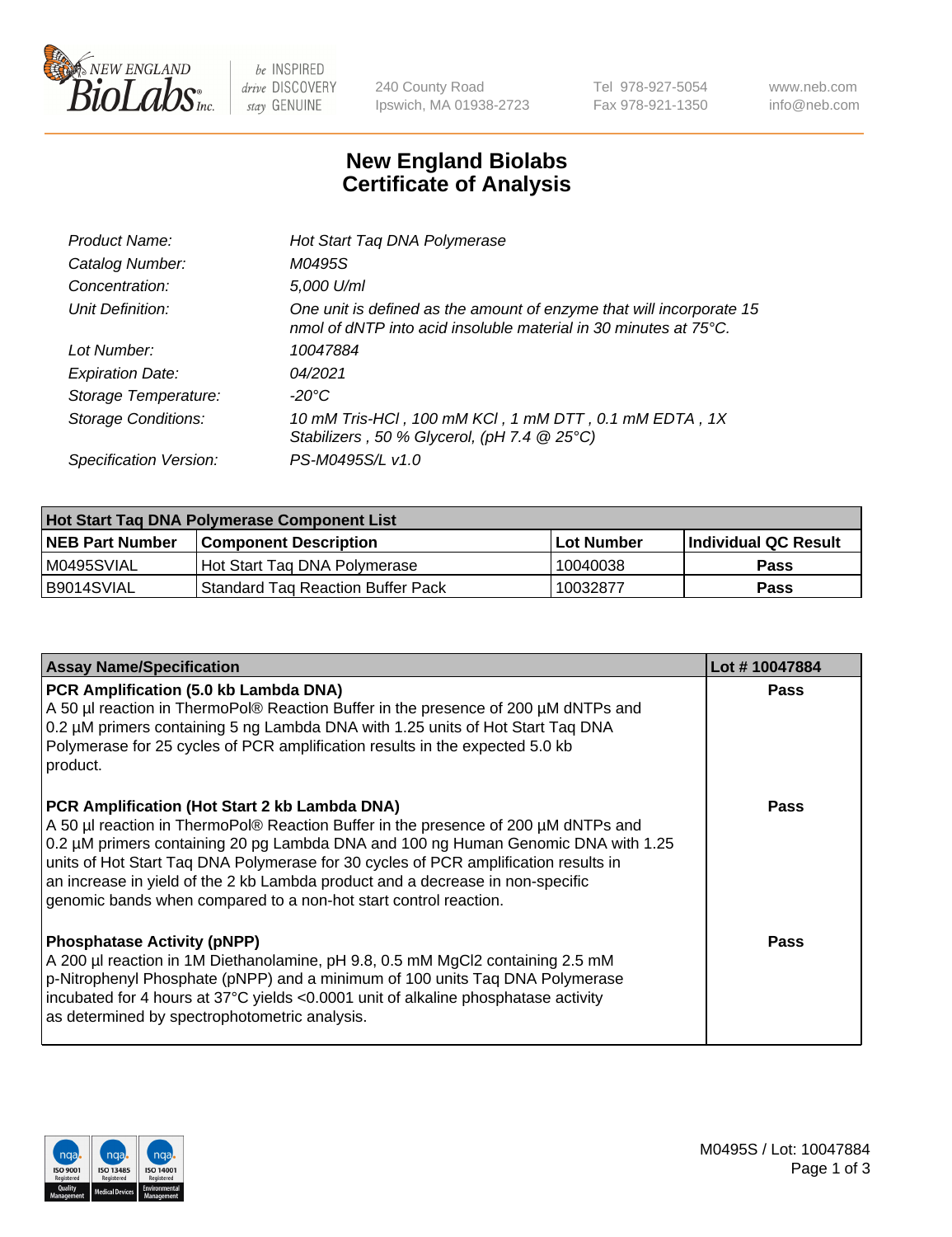

 $be$  INSPIRED drive DISCOVERY stay GENUINE

240 County Road Ipswich, MA 01938-2723 Tel 978-927-5054 Fax 978-921-1350 www.neb.com info@neb.com

| <b>Assay Name/Specification</b>                                                                                                                                                                                                                                                                                                                                                                                              | Lot #10047884 |
|------------------------------------------------------------------------------------------------------------------------------------------------------------------------------------------------------------------------------------------------------------------------------------------------------------------------------------------------------------------------------------------------------------------------------|---------------|
| <b>Protein Purity Assay (SDS-PAGE)</b><br>Taq DNA Polymerase is ≥ 99% pure as determined by SDS-PAGE analysis using Coomassie<br>Blue detection.                                                                                                                                                                                                                                                                             | <b>Pass</b>   |
| qPCR DNA Contamination (E. coli Genomic)<br>A minimum of 5 units of Hot Start Taq DNA Polymerase is screened for the presence of<br>E. coli genomic DNA using SYBR® Green qPCR with primers specific for the E. coli 16S<br>rRNA locus. Results are quantified using a standard curve generated from purified E.<br>coli genomic DNA. The measured level of E. coli genomic DNA contamination is $\leq 1$ E.<br>coli genome. | Pass          |
| <b>RNase Activity (Extended Digestion)</b><br>A 10 µl reaction in NEBuffer 4 containing 40 ng of a 300 base single-stranded RNA<br>and a minimum of 1 µl of Hot Start Taq DNA Polymerase is incubated at 37°C. After<br>incubation for 16 hours, >90% of the substrate RNA remains intact as determined by<br>gel electrophoresis using fluorescent detection.                                                               | <b>Pass</b>   |
| Single Stranded DNase Activity (Hot Start, FAM-Labeled Oligo)<br>A 50 µl reaction in ThermoPol® Reaction Buffer containing a 10 nM solution of a<br>fluorescent internal labeled oligonucleotide and a minimum of 25 units of Taq DNA<br>Polymerase incubated for 30 minutes at 37°C and 75°C yields <10% degradation as<br>determined by capillary electrophoresis.                                                         | Pass          |
| <b>Endonuclease Activity (Nicking, Hot Start)</b><br>A 50 µl reaction in ThermoPol® Reaction Buffer containing 1 µg of supercoiled<br>PhiX174 DNA and a minimum of 20 units of Taq DNA Polymerase incubated for 4 hours at<br>37°C and 75°C results in <10% conversion to the nicked form as determined by agarose<br>gel electrophoresis.                                                                                   | <b>Pass</b>   |
| Inhibition of Primer Extension (Hot Start, Radioactivity Incorporation)<br>A 50 µl primer extension assay in ThermoPol® Reaction Buffer in the presence of 200<br>µM dNTPs including [3H]-dTTP, containing 15 nM primed single-stranded M13mp18 with<br>2.5 units of Hot Start Taq DNA Polymerase incubated for 16 hours at 25°C yields > 95%<br>inhibition when compared to a non-hot start control reaction.               | <b>Pass</b>   |
| <b>Non-Specific DNase Activity (16 Hour)</b><br>A 50 µl reaction in NEBuffer 2 containing 1 µg of T3 DNA in addition to a reaction<br>containing Lambda-HindIII DNA and a minimum of 5 units of Hot Start Taq DNA<br>Polymerase incubated for 16 hours at 37°C results in a DNA pattern free of<br>detectable nuclease degradation as determined by agarose gel electrophoresis.                                             | Pass          |

This product has been tested and shown to be in compliance with all specifications.